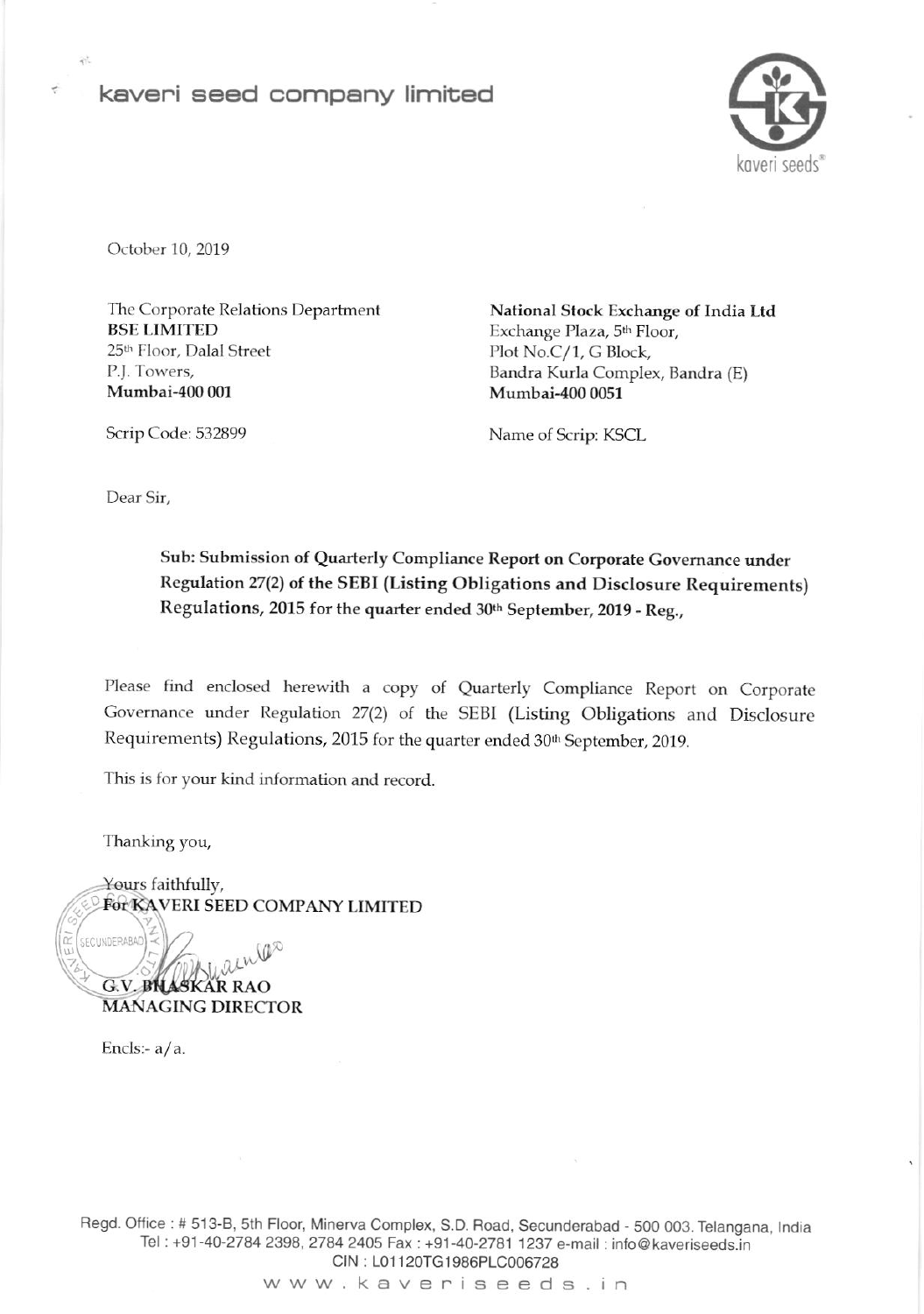|                        |                                           |                                    |                                                                                              |               |                                | <b>ANNEXURE I</b>                                                   |           |                                                                                                                              |                                                                                                                                               |                                                                                                                                                                     |                                                                                                                                                                                                    |
|------------------------|-------------------------------------------|------------------------------------|----------------------------------------------------------------------------------------------|---------------|--------------------------------|---------------------------------------------------------------------|-----------|------------------------------------------------------------------------------------------------------------------------------|-----------------------------------------------------------------------------------------------------------------------------------------------|---------------------------------------------------------------------------------------------------------------------------------------------------------------------|----------------------------------------------------------------------------------------------------------------------------------------------------------------------------------------------------|
|                        | 1. Name of Listed Entity                  | <b>KAVERI SEED COMPANY LIMITED</b> |                                                                                              |               |                                |                                                                     |           |                                                                                                                              |                                                                                                                                               |                                                                                                                                                                     |                                                                                                                                                                                                    |
| Title<br>(Mr.<br>/Ms.) | 2. Quarter ending<br>Name of the Director | 30.06.2019<br>PAN & DIN            | Category<br>(Chairperson<br>/Executive/<br>Non-<br>Executive/ in<br>dependent/<br>Nominee) * | Date of Birth | Initial Date of<br>appointment | Date of Re-<br>appoint ment<br>in the current<br>term<br>/cessation | Tenure*   | No of Directorship in<br>listed entities including<br>this listed entity (Refer<br>Regulation 17A of<br>Listing Regulations) | No of Independent<br>Directorship in listed<br>entities including this<br>listed entity (Refer<br>Regulation 17A(1) of<br>Listing Regulations | Number of<br>memberships in<br>Audit/<br>Stakeholder<br>Committee(s)<br>including this<br>listed entity<br>(Refer<br>Regulation 26(1)<br>of Listing<br>Regulations) | No of post of<br>Chairperson in<br>Audit/<br>Stakeholder<br>Committee<br>held in listed<br>entities<br>including this<br>listed entity<br>(Refer<br>Regulation<br>26(1) of Listing<br>Regulations) |
| Mr.                    | G.V. Bhaskar Rao                          | AARPG8379F<br>&<br>00892232        | Chairman -<br>Executive                                                                      | 06-06-1950    | 27-08-1986                     | 15.11.2016/<br>14.11.2021                                           | <b>NA</b> | $\mathbf{1}$                                                                                                                 | 1                                                                                                                                             | <b>NIL</b>                                                                                                                                                          | <b>NIL</b>                                                                                                                                                                                         |
| Mrs.                   | G. Vanaja Devi                            | AHBPG5812G<br>&<br>00328947        | Executive                                                                                    | 24-06-1953    | 27-08-1986                     | 15.11.2016/<br>14.11.2021                                           | <b>NA</b> | $\mathbf{1}$                                                                                                                 | $\mathbf{1}$                                                                                                                                  | <b>NIL</b>                                                                                                                                                          | <b>NIL</b>                                                                                                                                                                                         |
| Mr.                    | C. Vamsheedhar                            | ADVPC1241M<br>&<br>01458939        | Executive                                                                                    | 13-05-1971    | 18-09-2006                     | 15.11.2016/<br>14.11.2021                                           | <b>NA</b> | 1                                                                                                                            | 1                                                                                                                                             | $\mathbf{1}$                                                                                                                                                        | <b>NIL</b>                                                                                                                                                                                         |
| Mr.                    | C. Mithun Chand                           | AFRPC8969E<br>&<br>00764906        | Executive                                                                                    | 11-08-1976    | 18-09-2006                     | 15.11.2016/<br>14.11.2021                                           | <b>NA</b> | $\mathbf{1}$                                                                                                                 | $\mathbf{1}$                                                                                                                                  | $\overline{2}$                                                                                                                                                      | <b>NIL</b>                                                                                                                                                                                         |
| Mr.                    | G. Pawan                                  | ABTPG8553E<br>&<br>00768751        | Vice<br>Chairman -<br>Non-<br>Executive                                                      | 21-08-1979    | 18-09-2006                     | 18.09.2006                                                          | <b>NA</b> | 1                                                                                                                            | $\mathbf{1}$                                                                                                                                  | <b>NIL</b>                                                                                                                                                          | <b>NIL</b>                                                                                                                                                                                         |

o.

 $\mathbb{A}^3$ 

 $\frac{1}{2}$ 

For KAVERI SEED COMPANY LTD.<br>COMMULACO<br>G.V. BHASKAR RAO)<br>Managing Director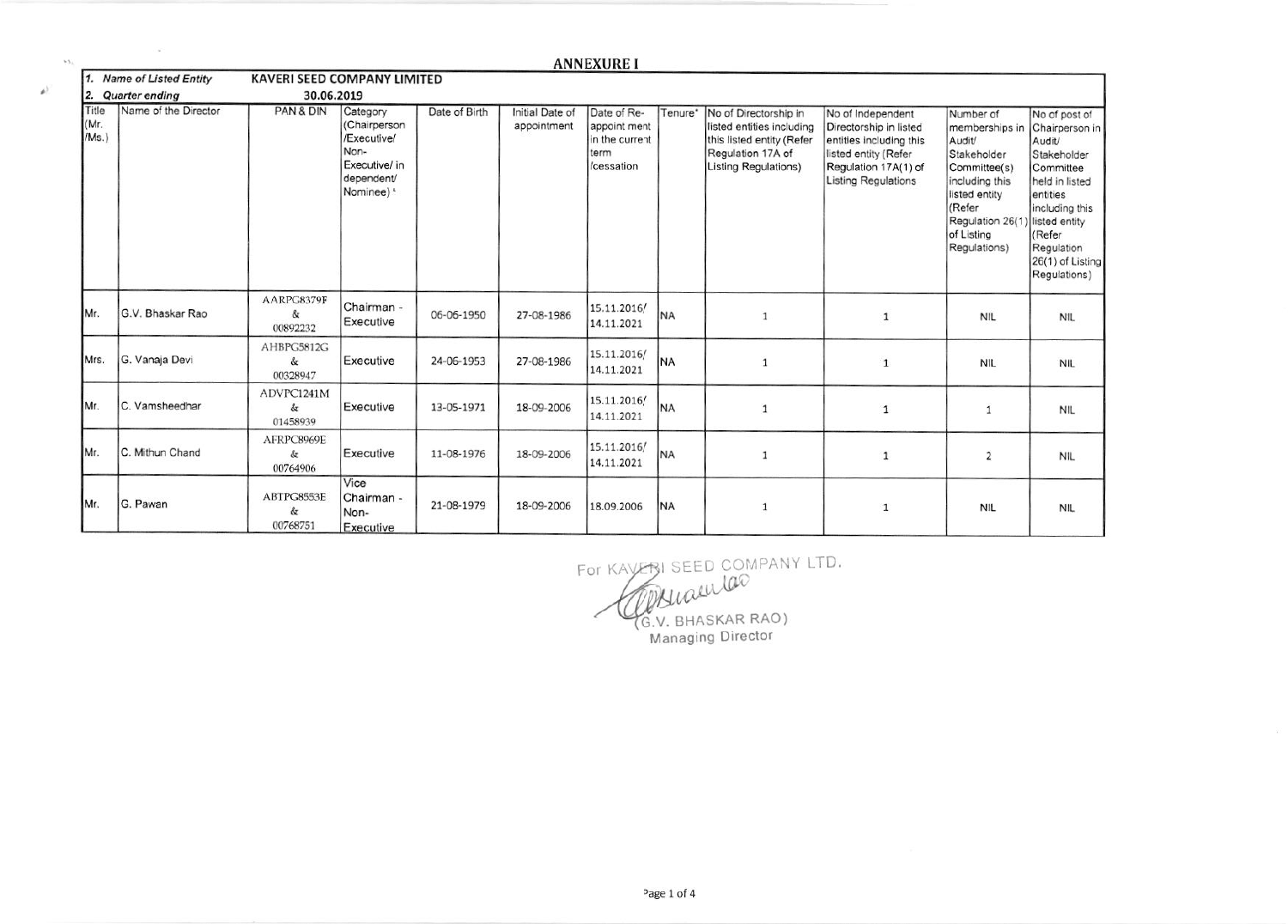|      |                                                            | AIPPS8649K | Non-        |            |            |                           |               |   |  |            |            |
|------|------------------------------------------------------------|------------|-------------|------------|------------|---------------------------|---------------|---|--|------------|------------|
| Mr.  | S. Raghuvardhan Reddy                                      | &          | Executive - | 09-03-1947 | 21-10-2010 | 17.09.2019                | INil          |   |  |            |            |
|      |                                                            | 01992206   | Independent |            |            |                           |               |   |  |            |            |
|      |                                                            | AHIPS5691J | Non-        |            |            |                           |               |   |  |            |            |
| Mr.  | S.M. Ilyas                                                 | &.         | Executive - | 25-07-1947 | 16-05-2011 | 17.09.2019                | Nil           |   |  | <b>NIL</b> | <b>NIL</b> |
|      |                                                            | 03542011   | Independent |            |            |                           |               |   |  |            |            |
|      |                                                            | AGKPK8119J | Non-        |            |            |                           |               |   |  |            |            |
| Mr.  | IK. Purushotham                                            | &c         | Executive - | 05-07-1946 | 14-02-2013 | 17.09.2019                | Nil           |   |  |            |            |
|      |                                                            | 01540645   | Independent |            |            |                           |               |   |  |            |            |
|      |                                                            | ABJPM6721E | Non-        |            |            |                           | 116           |   |  |            |            |
| Mrs. | M. Chaya Ratan                                             | &          | Executive - | 26-01-1953 | 24-05-2018 | 24.05.2018/<br>23.05.2023 | Months        | ۰ |  | NIL        | <b>NIL</b> |
|      |                                                            | 08085687   | Independent |            |            |                           |               |   |  |            |            |
|      |                                                            | ABEPV4108P | Non-        |            |            |                           |               |   |  |            |            |
| Mr.  | V. Bhaskar                                                 | &          | Executive - | 13-09-1953 | 14-11-2018 | 14.11.2018/               | 110<br>Months |   |  |            | <b>NIL</b> |
|      |                                                            | 03558571   | Independent |            |            | 13.11.2023                |               |   |  |            |            |
|      | Whether Regular Chairperson appointed                      |            |             |            |            |                           |               |   |  |            |            |
|      | Whether Chairperson is related to managing director or CEO |            |             |            |            |                           |               |   |  |            |            |
|      |                                                            |            |             |            |            |                           |               |   |  |            |            |

PAN number of any director would not be displayed on the website of Stock Exchange

\*Category of directors means executive/non-executive/independent/Nominee. if a director fits into more than one category write all categories separating them with hyphen

\* to be filled only for Independent Director. Tenure would mean total period from which Independent director is serving on Board of directors of the listed entity in continuity without any cooling off period.

For KAVERI SEED COMPANY LTD. WHATARRAD Managing Director

Page 2 of 4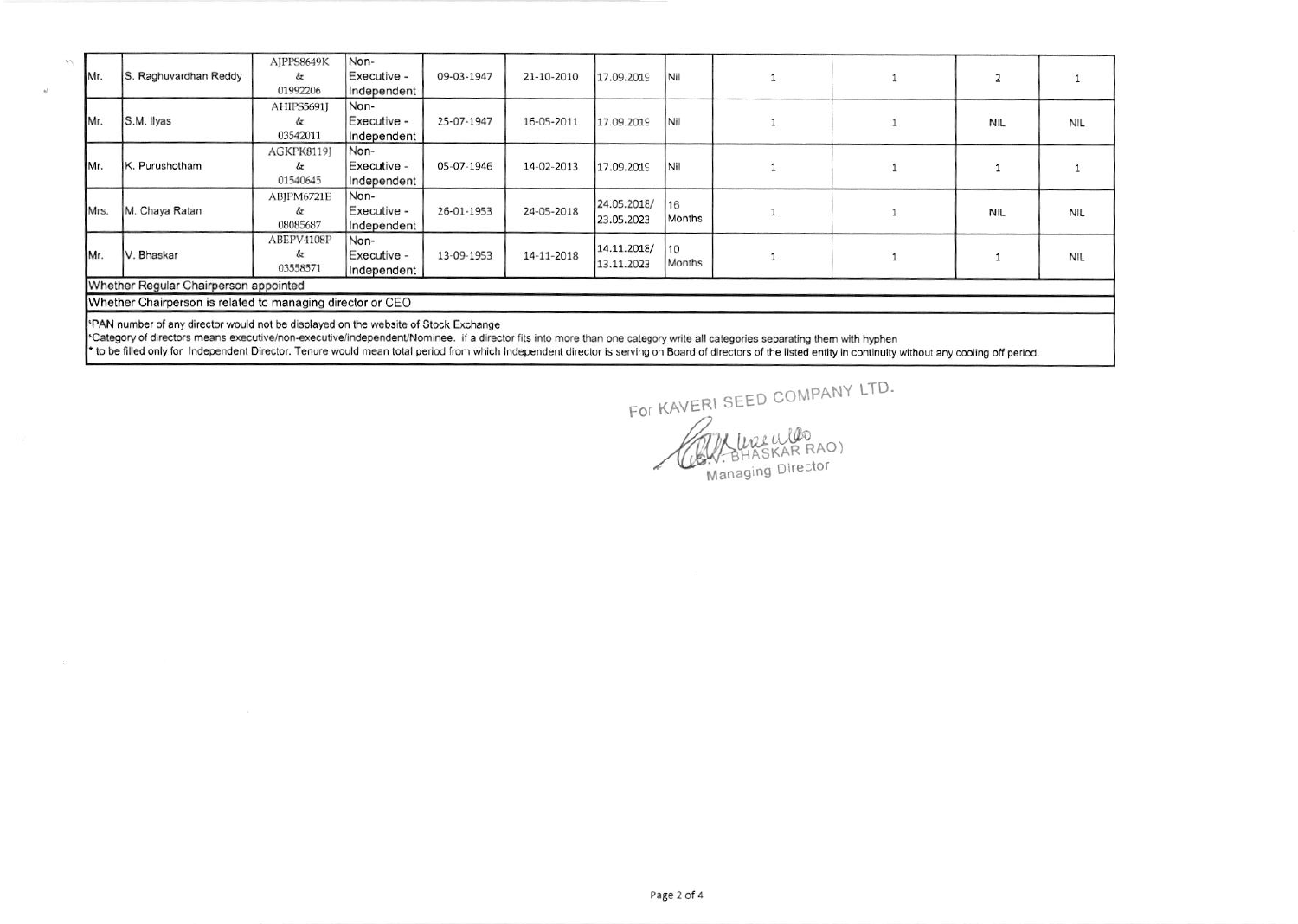**Composition of Committees** 

III.

 $\mathbf{a}^{\mathcal{S}}$ 

| <b>Name of Committee</b>                                                                                                                                                                                                  | DIN                                                    | <b>Whether</b><br>Regular<br>Chairperson<br>appointed | <b>Name of Committee members</b>         |                                       | Category<br>Non-<br>Nominee)' | (Chairperson/Executive/<br>Executive/independent/    | Date of Appointment | Date of<br>Cessation                                           |
|---------------------------------------------------------------------------------------------------------------------------------------------------------------------------------------------------------------------------|--------------------------------------------------------|-------------------------------------------------------|------------------------------------------|---------------------------------------|-------------------------------|------------------------------------------------------|---------------------|----------------------------------------------------------------|
|                                                                                                                                                                                                                           | 01540645                                               |                                                       | Mr. K. Purushotham                       |                                       |                               | Independent-Chairperson                              | 23.05.2013          | $\sim$                                                         |
| 1. Audit Committee                                                                                                                                                                                                        | 01992206                                               | Yes                                                   | Mr. S. Raghuvardhan Reddy                |                                       | Independent                   |                                                      | 24.05.2018          | $\sim$                                                         |
|                                                                                                                                                                                                                           | 03558571                                               |                                                       | Mr. V. Bhaskar                           |                                       | Independent                   |                                                      | 14.11.2018          | $\sim$                                                         |
|                                                                                                                                                                                                                           | 00764906                                               |                                                       | Mr. C. Mithun Chand                      |                                       | Executive                     |                                                      | 15.02.2007          | $\sim$                                                         |
|                                                                                                                                                                                                                           | 01540645                                               |                                                       | Mr. K. Purushotham                       |                                       |                               | Independent-Chairperson                              | 23.05.2013          | $\sim$                                                         |
| 2. Nomination & Remuneration Committee                                                                                                                                                                                    | 01992206                                               | Yes                                                   | Mr. S. Raghuvardhan Reddy                |                                       | Independent                   |                                                      | 14.09.2016          |                                                                |
|                                                                                                                                                                                                                           | 08085687                                               |                                                       | Mrs. M. Chaya Ratan                      |                                       | Independent                   |                                                      | 24-05-2018          |                                                                |
|                                                                                                                                                                                                                           | 01992206                                               |                                                       | Mr. S. Raghuvardhan Reddy                |                                       | Independent-Chairperson       |                                                      | 14.02.2019          |                                                                |
| 3. Risk Management Committee                                                                                                                                                                                              | 01458939                                               | Yes                                                   | Mr. C. Vamsheedhar                       |                                       | Executive                     |                                                      | 14.02.2019          | $\sim$                                                         |
|                                                                                                                                                                                                                           | 00764906                                               |                                                       | Mr. C.Mithunchand                        |                                       | Executive                     |                                                      | 14.02.2019          | i.                                                             |
|                                                                                                                                                                                                                           | 01992206                                               |                                                       | Mr. S. Raghuvardhan Reddy                |                                       |                               | Independent-Chairperson                              | 14.11.2018          | $\overline{\phantom{a}}$                                       |
| 4. Stakeholders Relationship Committee'                                                                                                                                                                                   | 01458939                                               | Yes                                                   | Mr. C. Vamsheedhar                       |                                       | Executive                     |                                                      | 15.02.2007          | $\blacksquare$                                                 |
|                                                                                                                                                                                                                           | 00764906                                               |                                                       | Mr. C. Mithun Chand                      |                                       | Executive                     |                                                      | 15.02.2007          |                                                                |
| "Category of directors means executive/non-executive/independent/Nominee. If a director fits into more than one category write all categories separating them with hyphen<br>HII.<br><b>Meeting of Board of Directors</b> |                                                        |                                                       |                                          |                                       |                               |                                                      |                     |                                                                |
| Date(s) of Meeting (if any) in the previous quarter                                                                                                                                                                       | Date(s) of Meeting (if any) in<br>the relevant quarter |                                                       | Whether<br>requirement of<br>Quorum met* | <b>Number of Directors</b><br>Present |                               | Number of<br>Independent<br><b>Directors Present</b> |                     | Maximum gap between any two consecutive (in number of<br>days) |
| 27.05.2019                                                                                                                                                                                                                | 13-08-2019                                             |                                                       | Yes                                      | 4                                     |                               | 5                                                    | 77                  |                                                                |
|                                                                                                                                                                                                                           |                                                        | 24-09-2019                                            | Yes<br>4                                 |                                       |                               |                                                      |                     | 41                                                             |

| I۱۷<br><b>Meeting of Committees</b>                              |                                                |                                   |                                               |                                                                |                                                                        |  |  |  |  |  |
|------------------------------------------------------------------|------------------------------------------------|-----------------------------------|-----------------------------------------------|----------------------------------------------------------------|------------------------------------------------------------------------|--|--|--|--|--|
| Date(s) of meeting of the<br>committee in the relevant quarter I | Whether requirement of Quorum<br>met (details) | Number of<br>Directors<br>Present | Number of<br>Independent<br>Directors Present | Date(s) of meeting of the committee in the<br>previous quarter | Maximum gap between any two consecutive meetings in<br>number of days* |  |  |  |  |  |
| Audit Committee: 13.08.2019                                      | Yes                                            |                                   |                                               | Audit Committee: 27.05.2019                                    |                                                                        |  |  |  |  |  |

\* This information has to be mandatorily be given for audit committee, for rest of the committees giving this information is optional

FOR KAVERLSLED COMPANY LTD. (COV. BHASKAR RAO)

Managing Director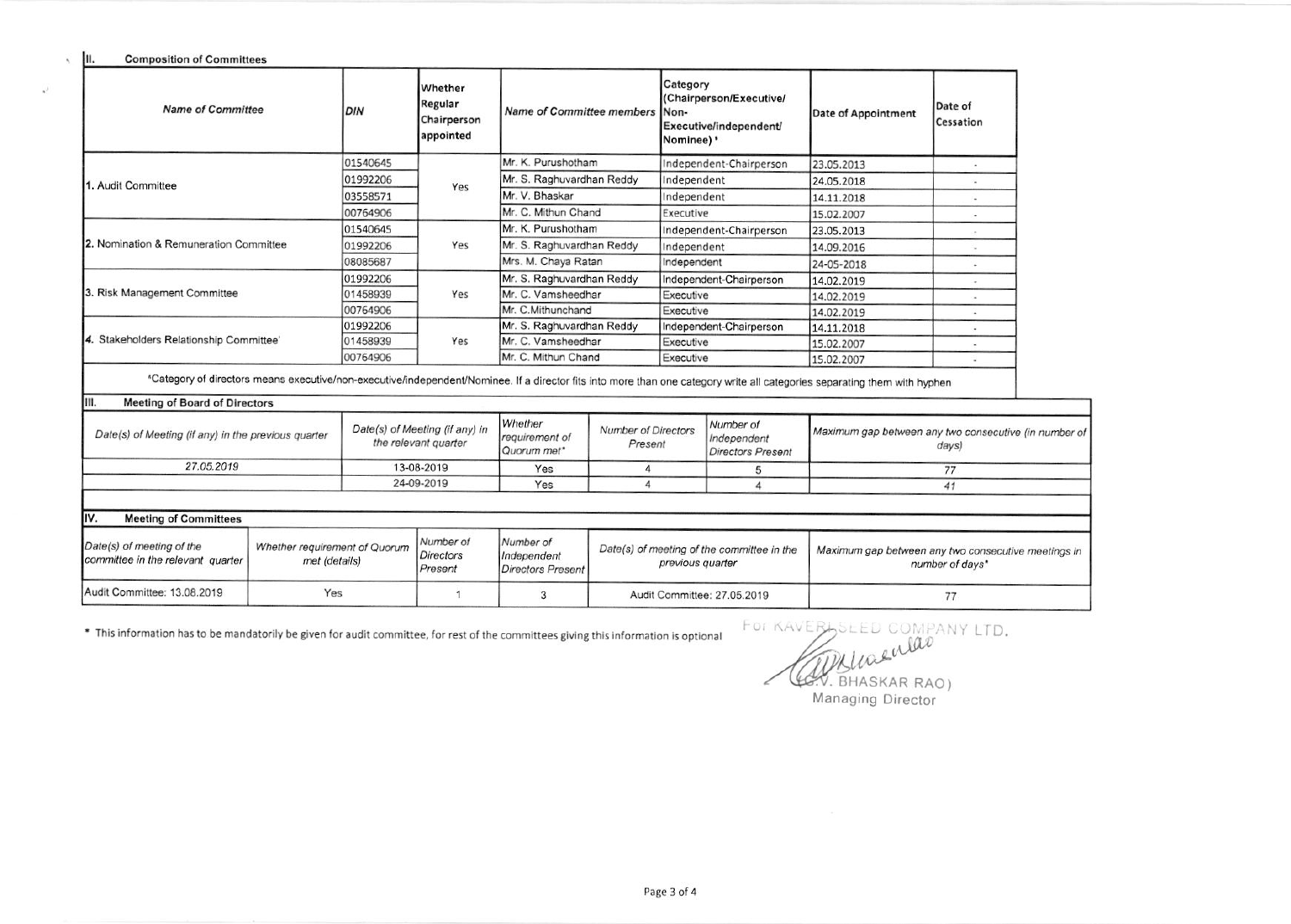#### **Related Party Transactions**

| Subject                                                                                                   | Compliance status (Yes/No/NA)refer note below |
|-----------------------------------------------------------------------------------------------------------|-----------------------------------------------|
| Whether prior approval of audit committee obtained                                                        | <b>NA</b>                                     |
| Whether shareholder approval obtained for material RPT                                                    | <b>NA</b>                                     |
| Whether details of RPT entered into pursuant to omnibus approval have been reviewed by Audit<br>Committee | <b>NA</b>                                     |

Note

Iv.

1 In the column "Compliance Status", compliance or non-compliance may be indicated by Yes/No/N.A.. For example, if the Board has been composed in accordance with the requirements of Listing Regulations, "Yes" may be indicated. Similarly, in case the Listed Entity has no related party transactions, the words "N.A." may be indicated.

2 If status is "No" details of non-compliance may be given here.

#### VI. **Affirmations**

1. The composition of Board of Directors is in terms of SEBI (Listing obligations and disclosure requirements) Regulations, 2015.

- 2. The composition of the following committees is in terms of SEBI(Listing obligations and disclosure requirements) Regulations, 2015
- a. Audit Committee
- b. Nomination & remuneration committee
- Stakeholders relationship committee Ic.
- d. Risk management committee
- 3. The committee members have been made aware of their powers, role and responsibilities as specified in SEBI (Listing obligations and disclosure requirements) Regulations, 2015.
- The meetings of the board of directors and the above committees have been conducted in the manner as specified in SEBI (Listing obligations and disclosure requirements) Regulations, 2015. 14.
- 5. This report and/or the report submitted in the previous quarter has been placed before Board of Directors. Any comments/observations/advice of Board of Directors may be mentioned here: Nil

Date: 10.10.2019 Place: Secunderabad FOR KAVERI SEED COMPANY LTD.<br>(G.V. BHASKAR RAO) Managing Director